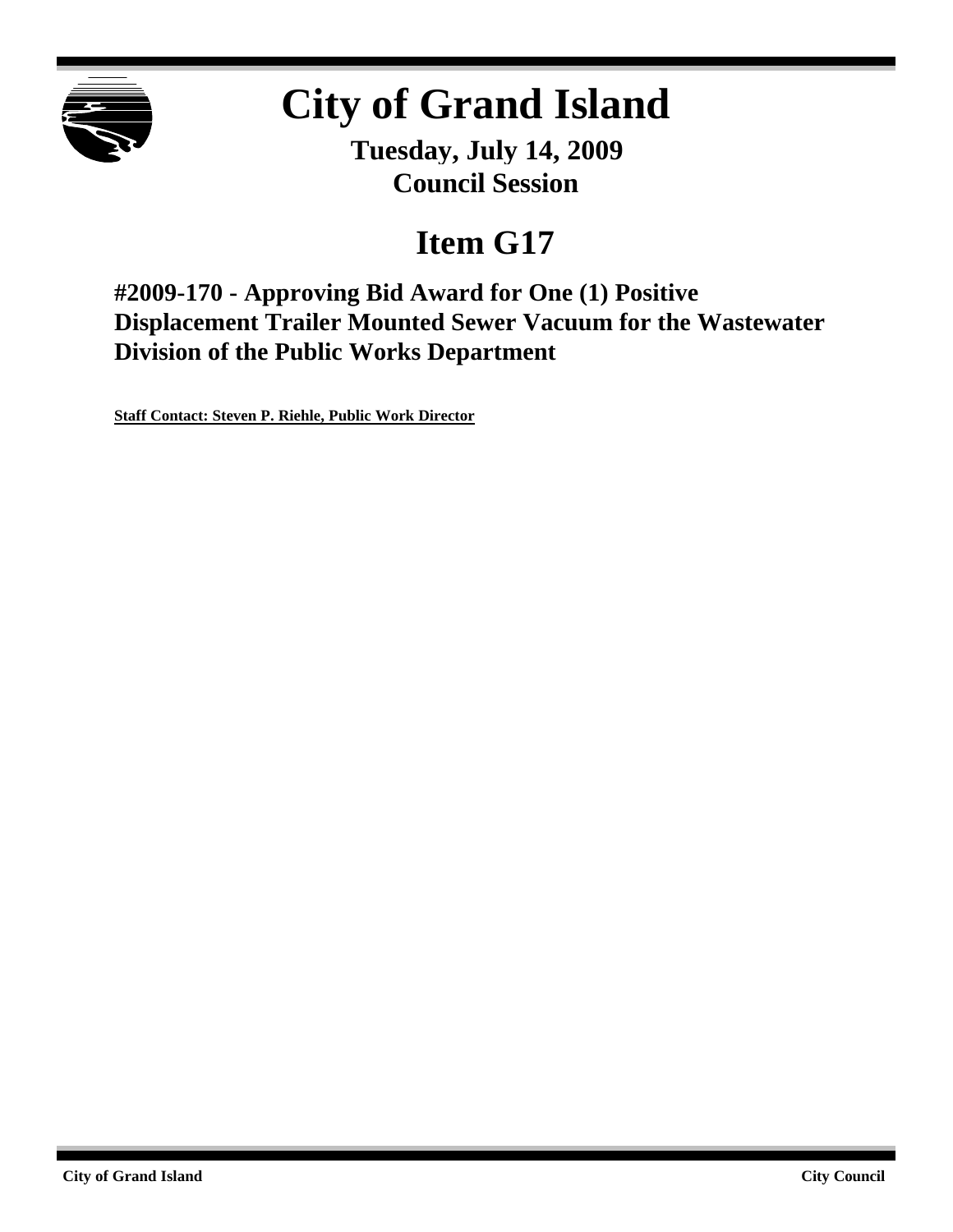## **Council Agenda Memo**

| From:           | Steven P. Riehle, Public Works Director                                                                                                             |  |
|-----------------|-----------------------------------------------------------------------------------------------------------------------------------------------------|--|
| <b>Meeting:</b> | July 14, 2009                                                                                                                                       |  |
| Subject:        | Approving Bid Award for One (1) Positive Displacement<br>Trailer Mounted Sewer Vacuum for the Wastewater<br>Division of the Public Works Department |  |
| Item $\#$ 's:   | $G-17$                                                                                                                                              |  |
| $Presenter(s):$ | Steven P. Riehle, Public Works Director                                                                                                             |  |

### **Background**

On June 24, 2009 the Wastewater Division of the Public Works Department advertised for bids for one (1) Positive Displacement Trailer Mounted Sewer Vacuum. The sewer vacuum is used to clean sanitary sewer lines within the City.

#### **Discussion**

Two (2) bids were received and opened on July 2, 2009. The Wastewater Division of the Public Works Department and the Purchasing Division of the City's Attorney's Office have reveiewed the bids that were received. A summary of the bids is shown below.

| <b>Bidder</b>                               | <i>Exceptions</i> | <b>Bid Price</b> |
|---------------------------------------------|-------------------|------------------|
|                                             |                   |                  |
| Elliott Sanitation Co. of Lincoln, Nebraska | None              | \$103,960.00     |
|                                             |                   |                  |
| Municipal Pipe Tool Co. LLC of Hudson, Iowa | None              | \$108,292.00     |

The bids were higher than the estimate of \$100,000.00, but are considered fair, reasonable and competitive.

Sufficient Funds are available in Account No. 53030054.85615 and 53030054.85625.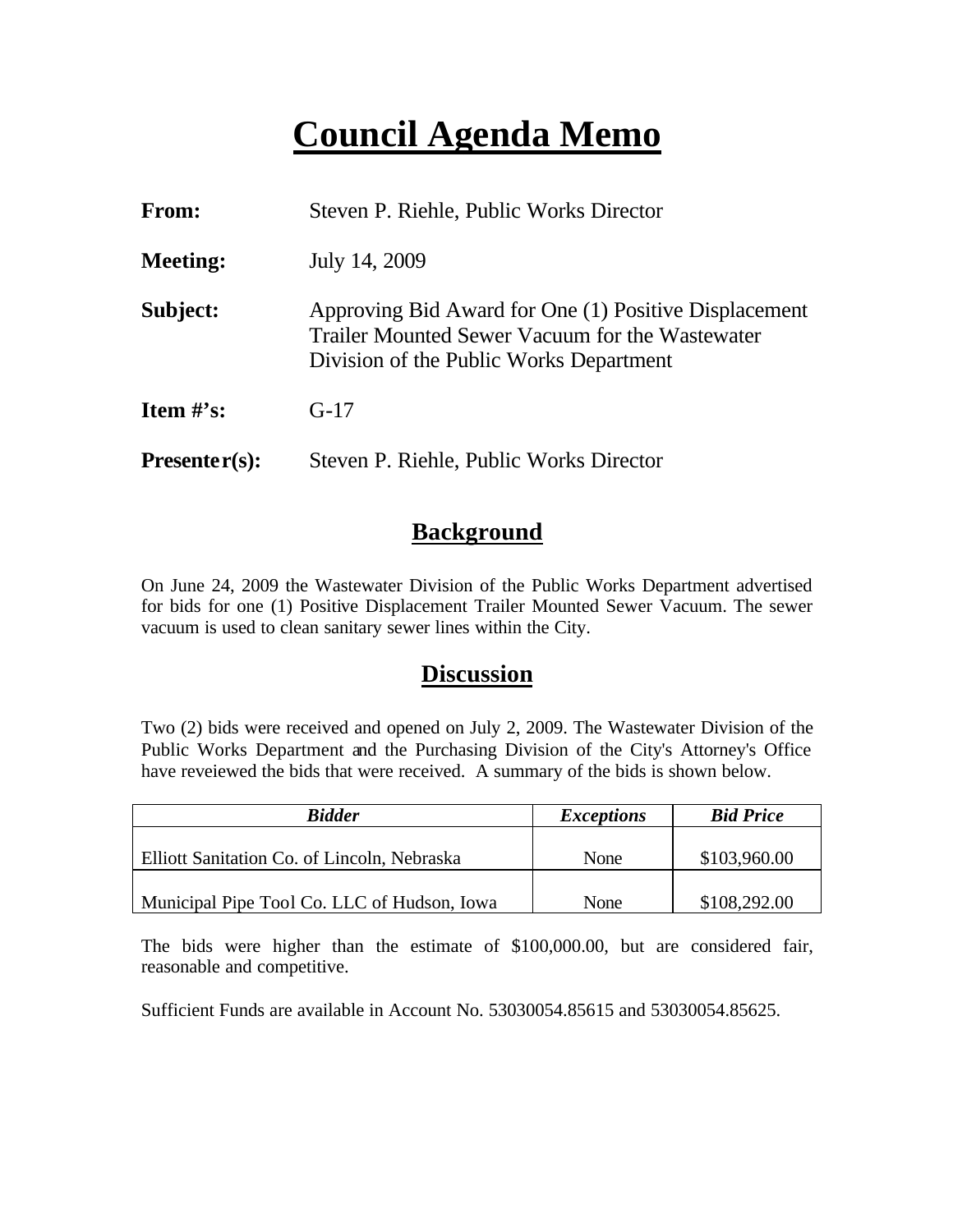## **Alternatives**

It appears that the Council has the following alternatives concerning the issue at hand. The Council may:

- 1. Move to approve
- 2. Refer the issue to a Committee<br>3. Postpone the issue to future date
- Postpone the issue to future date
- 4. Take no action on the issue

## **Recommendation**

City Administration recommends that the Council approve the bid award to Elliott Sanitation Co. of Lincoln, Nebraska in the amount of \$103,960.00.

### **Sample Motion**

Move to approve the bid award.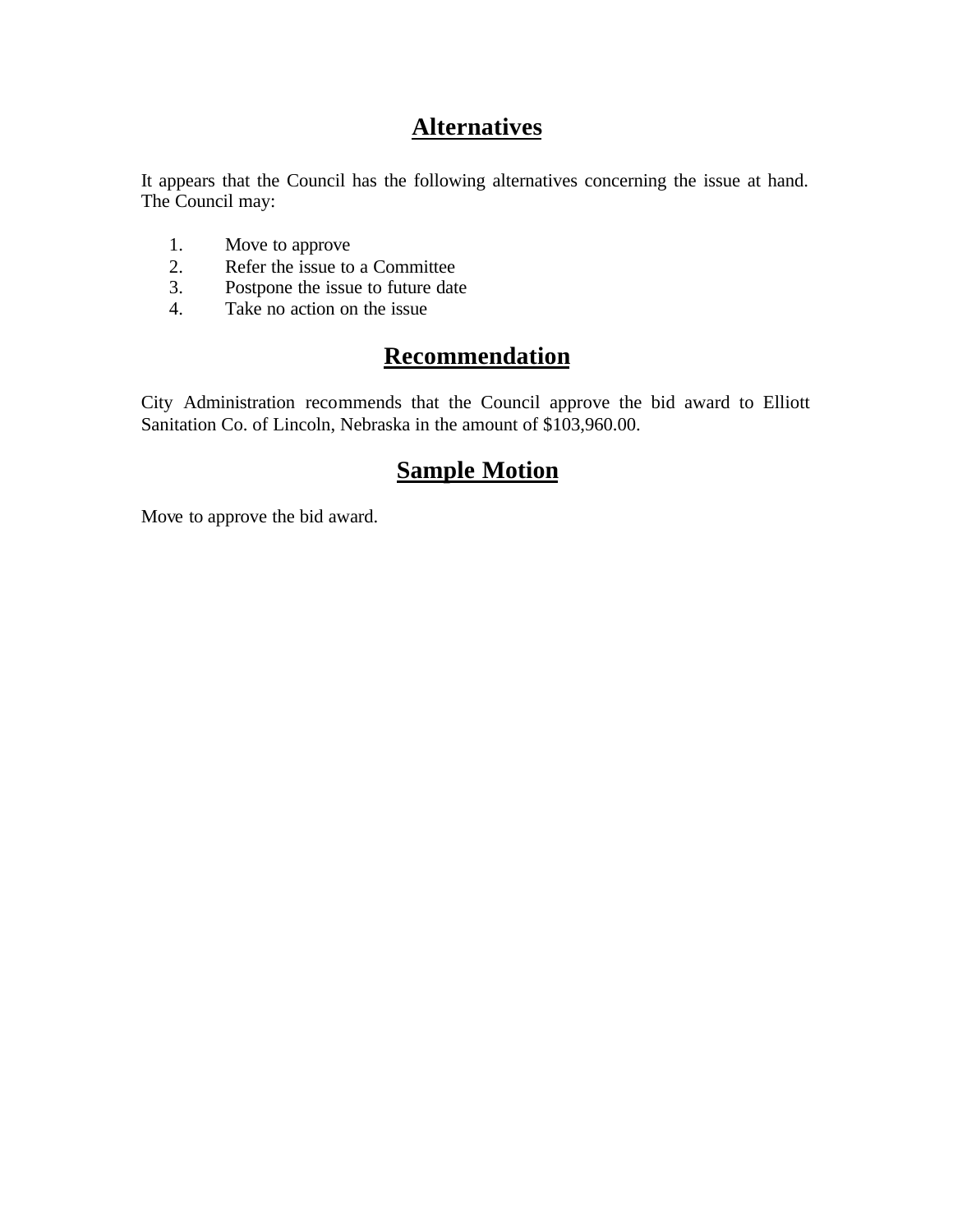#### *Purchasing Division of Legal Department* **INTEROFFICE MEMORANDUM**



Wes Nespor, Purchasing Agent

*Working Together for a Better Tomorrow, Today*

#### **BID OPENING**

**BID OPENING DATE: July 2, 2009 at 11:15 a.m.**

**FOR: (1) Positive Displacement Trailer Mounted Sewer Vacuum**

**DEPARTMENT: Public Works**

**ESTIMATE: \$100,000.00**

**FUND/ACCOUNT: 53030054-85615**

**PUBLICATION DATE: June 24, 2009**

**NO. POTENTIAL BIDDERS: 3**

#### **SUMMARY**

| <b>Bidder:</b>     | <b>Municipal Pipe Tool Co. LLC</b> | <b>Elliott Sanitation Co.</b> |
|--------------------|------------------------------------|-------------------------------|
|                    | Hudson, IA                         | Lincoln, NE                   |
| <b>Exceptions:</b> | <b>None</b>                        | <b>None</b>                   |
| <b>Bid Price:</b>  | \$108,292.00                       | \$103,960.00                  |

| $cc$ : | Steve Riehle, Public Works Director |  |
|--------|-------------------------------------|--|
|        | Dale Shotkoski, City Attorney       |  |
|        | Jeff Pederson, City Administrator   |  |

Catrina DeLosh, PW Admin. Assist. Wes Nespor, Purchasing Agent Fred Tustin, WWTP

**P1347**